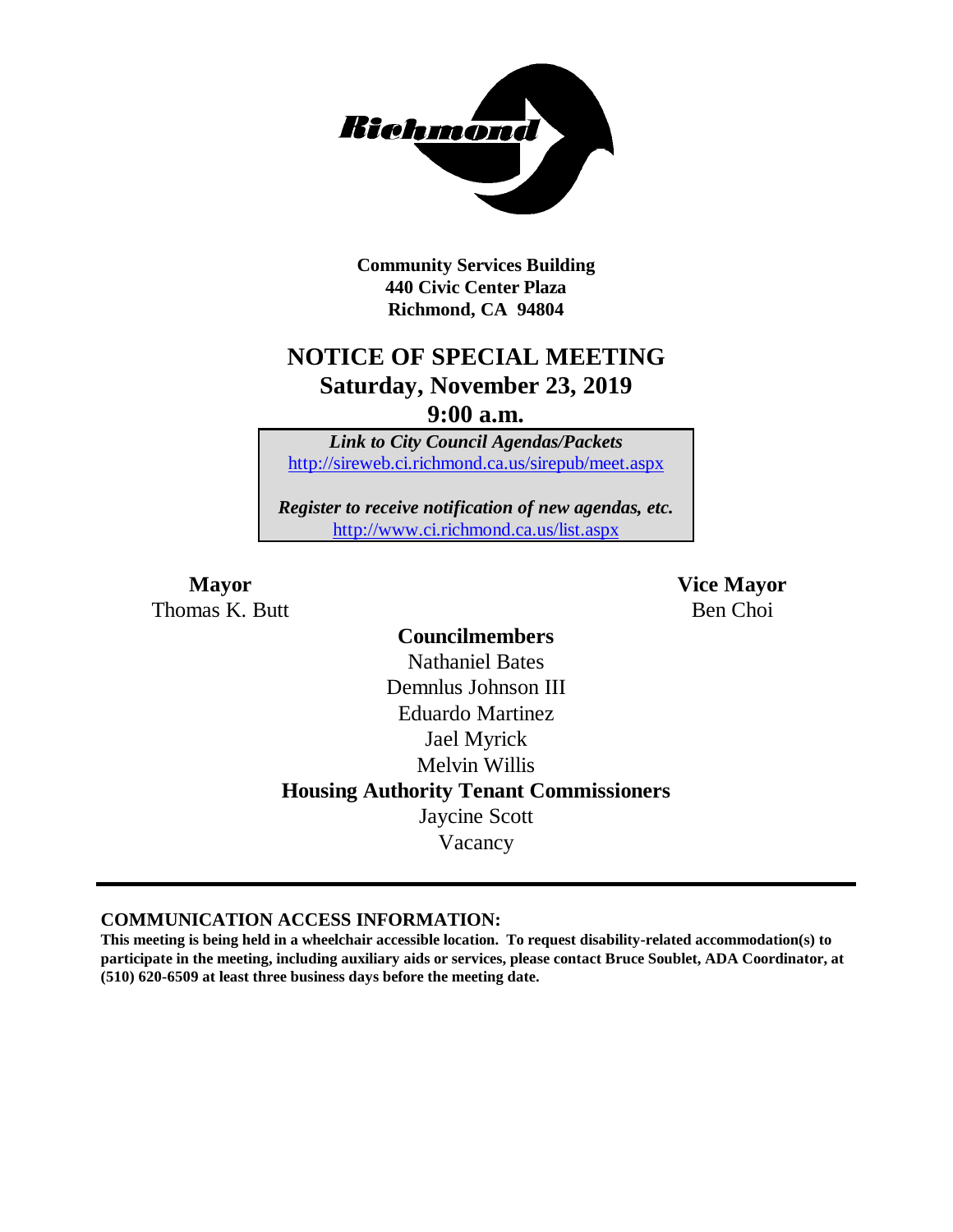# **MEETING PROCEDURES**

The City of Richmond encourages community participation at its City Council meetings and has established procedures that are intended to accommodate public input in a timely and time-sensitive way. As a courtesy to all members of the public who wish to participate in City Council meetings, please observe the following procedures:

**PUBLIC COMMENT ON AGENDA ITEMS:** Anyone who desires to address the City Council on items appearing on the agenda must complete and file a pink speaker's card with the City Clerk **prior** to the City Council's consideration of the item. Once the City Clerk has announced the item, no person shall be permitted to speak on the item other than those persons who have submitted their names to the City Clerk. Your name will be called when the item is announced for discussion. **Each speaker will be allowed up to TWO (2) MINUTES to address the City Council on NON-PUBLIC HEARING items listed on the agenda. Speakers are allowed up to THREE (3) minutes on PUBLIC HEARING items.**

#### **SPEAKERS ARE REQUESTED TO OCCUPY THE RESERVED SEATS IN THE FRONT ROW BEHIND THE SPEAKER'S PODIUM AS THEIR NAME IS ANNOUNCED BY THE CITY CLERK.**

**CONDUCT AT MEETINGS:** Richmond City Council meetings are limited public forums during which the City strives to provide an open, safe atmosphere and promote robust public debate. Members of the public, however, must comply with state law, as well as the City's laws and procedures and may not actually disrupt the orderly conduct of these meetings. The public, for example, may not shout or use amplifying devices, must submit comment cards and speak during their allotted time, may not create a physical disturbance, may not speak on matters unrelated to issues within the jurisdiction of the City Council or the agenda item at hand, and may not cause immediate threats to public safety.

**CITY HARASSMENT POLICY:** The City invites public comment and critique about its operations, including comment about the performance of its public officials and employees, at the public meetings of the City Council and boards and commissions. However, discriminatory or harassing comments about or in the presence of City employees, even comments by third parties, may create a hostile work environment, if severe or pervasive. The City prohibits harassment against an applicant, employee, or contractor on the basis of race, religious creed, color, national origin, ancestry, physical disability, medical condition, mental disability, marital status, sex (including pregnancy, childbirth, and related medical conditions), sexual orientation, gender identity, age or veteran status, or any other characteristic protected by federal, state or local law. In order to acknowledge the public's right to comment on City operations at public meetings, which could include comments that violate the City's harassment policy if such comments do not cause an actual disruption under the Council Rules and Procedures, while taking reasonable steps to protect City employees from discrimination and harassment, City Boards and Commissions shall adhere to the following procedures. If any person makes a harassing remark at a public meeting that violates the above City policy prohibiting harassment, the presiding officer of the meeting may, at the conclusion of the speaker's remarks and allotted time: (a) remind the public that the City's Policy Regarding Harassment of its Employees is contained in the written posted agenda; and (b) state that comments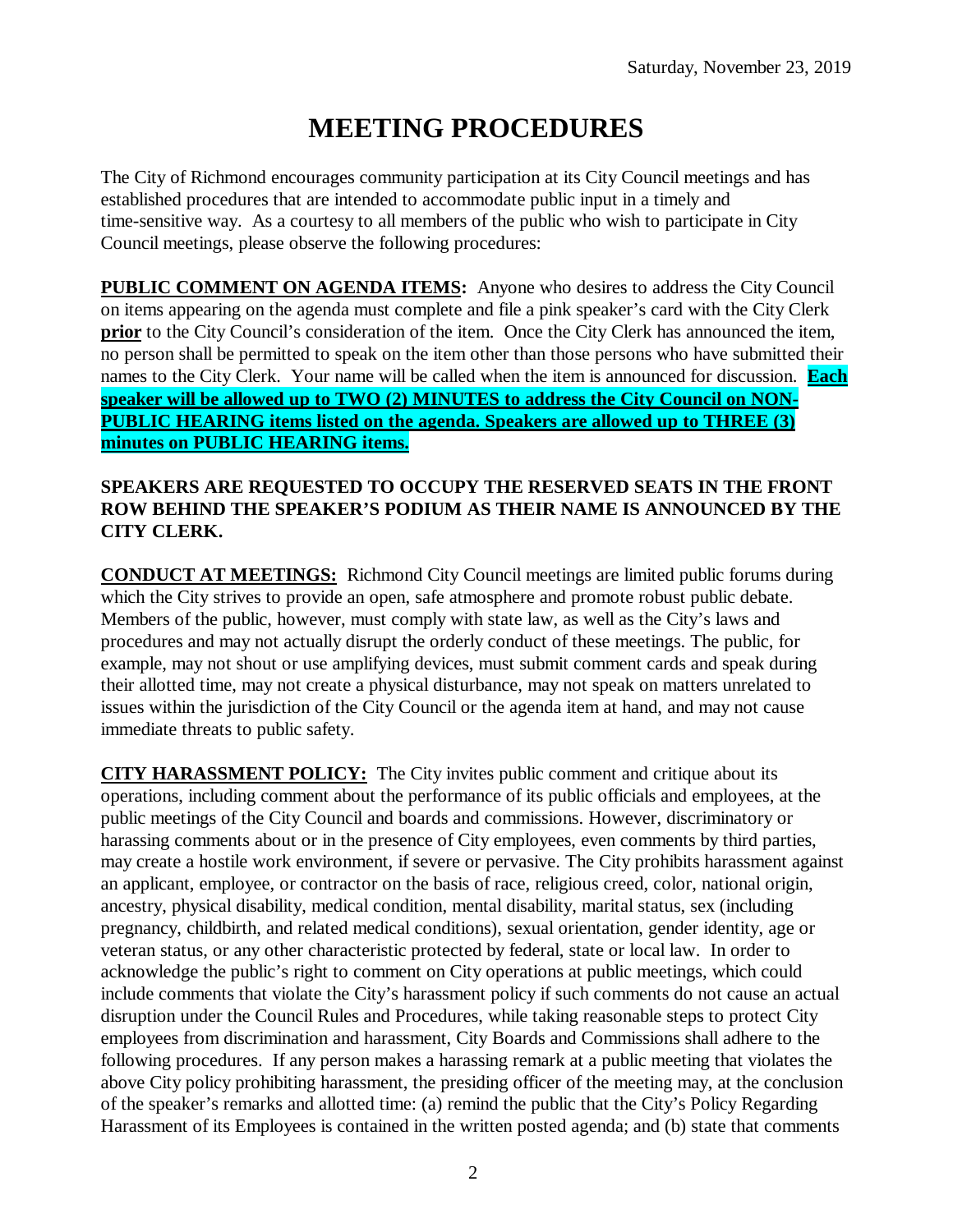#### Saturday, November 23, 2019

in violation of City policy are not condoned by the City and will play no role in City decisions. If any person makes a harassing remark at a public meeting that violates the above City policy, any City employee in the room who is offended by remarks violating the City's policy is excused from attendance at the meeting. No City employee is compelled to remain in attendance where it appears likely that speakers will make further harassing comments. If an employee leaves a City meeting for this reason, the presiding officer may send a designee to notify any offended employee who has left the meeting when those comments are likely concluded so that the employee may return to the meeting. The presiding officer may remind an employee or any council or board or commission member that he or she may leave the meeting if a remark violating the City's harassment policy is made. These procedures supplement the Council Rules and Procedures relating to disruption of orderly conduct at Council meetings.

Any law enforcement officer on duty or whose service is commanded by the presiding officer shall be Sergeant-at-Arms of the Council meetings. He/she, or they, shall carry out all orders and instructions given by the presiding officer for the purpose of maintaining order and decorum at the Council meetings (City Council Rules of Procedure and Order Section III F, RMC Section  $2.12.030$ ).